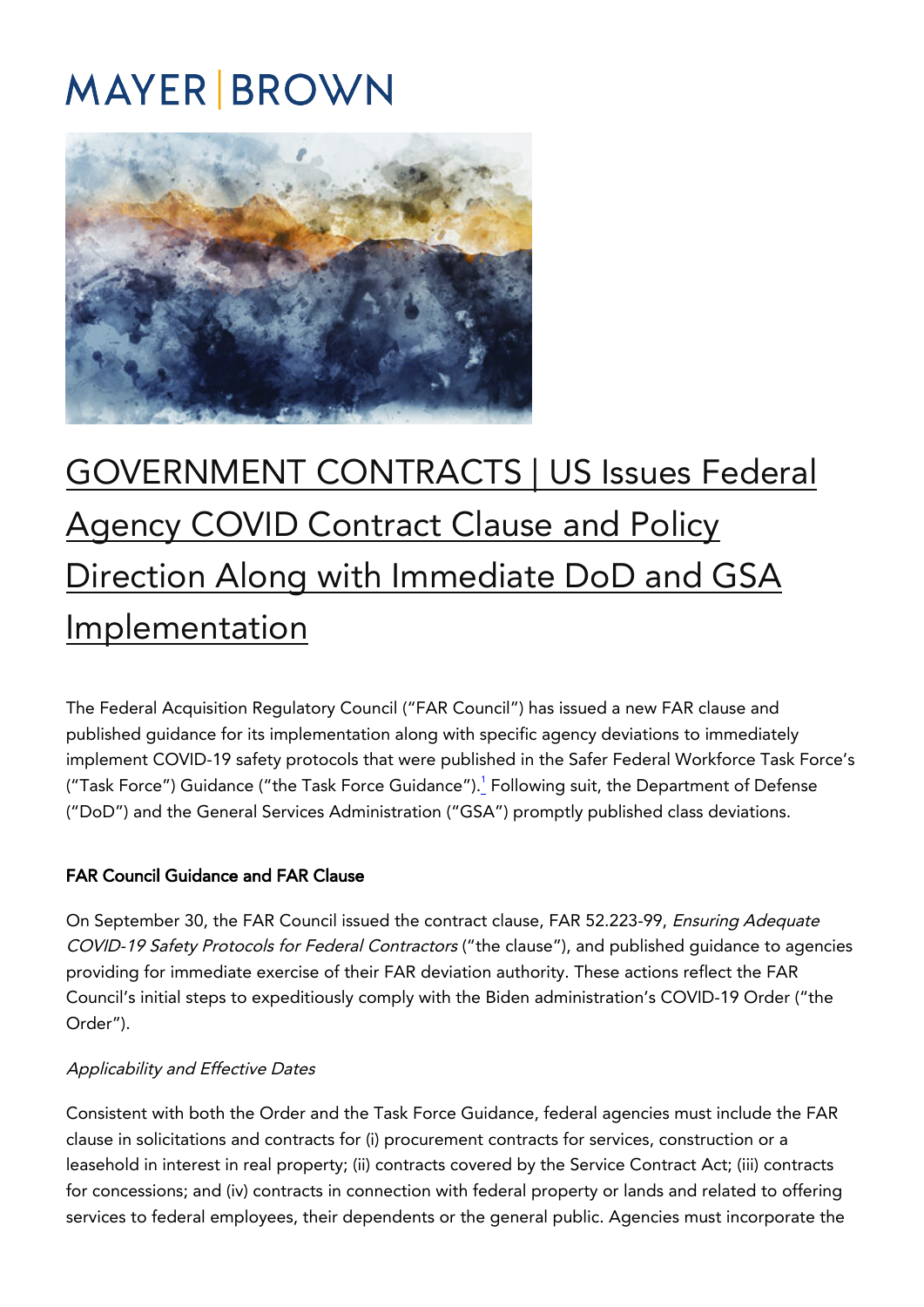clause "in accordance with the following dates . . . :

- [N]ew contracts awarded on or after November 14 from solicitations issued before October 15 (this includes new [task or delivery] orders awarded on or after November 14 from solicitations issued before October 15 under existing indefinite-delivery contracts);
- [N]ew solicitations issued on or after October 15 and contracts awarded pursuant to those solicitations (this includes new solicitations issued on or after October 15 for [task or delivery] orders awarded pursuant to those solicitations under existing indefinite-delivery contracts);
- [E]xtensions or renewals of existing contracts and orders awarded on or after October 15, 2021; and
- [O]ptions on existing contracts and orders exercised on or after October 15, [2](https://www.mayerbrown.com/en/perspectives-events/publications/2021/10/us-issues-federal-agency-covid-contract-clause-and-policy-direction-along-with-immediate-dod-and-gsa-implementation?utm_source=vuture&utm_medium=email&utm_campaign={vx:campaign%20name}#Two)021."<sup>2</sup>

The FAR Council emphasizes to agencies that the Task Force "strongly encourages" agencies to incorporate the clause in "contracts that have been or will be awarded prior to November 14 on solicitations issued before October 15; as well as contracts that are not covered or directly addressed by the order because the contract or subcontract is under the simplified acquisition threshold or is a contract or subcontract for the manufacturing of products." $^2$  In other words, the FAR Council is pressing for use of the clause for contracts and subcontracts not directly covered by the Order.

#### **Exclusions**

The FAR Council's guidance confirms that the Order does not apply to "contracts and subcontracts with Indian Tribes under the Indian Self-Determination and Education Assistance Act (the exclusion would not apply to a procurement contract or subcontract under the FAR to an Indian-owned or tribally-owned business entity)" or "solicitations and contracts if performance is outside the United States or its outlying areas (the exclusion is limited to employees who are performing work only outside the U.S. or its outlying areas)."<sup>[4](https://www.mayerbrown.com/en/perspectives-events/publications/2021/10/us-issues-federal-agency-covid-contract-clause-and-policy-direction-along-with-immediate-dod-and-gsa-implementation?utm_source=vuture&utm_medium=email&utm_campaign={vx:campaign%20name}#Four)</sup>

## FAR 52.223-99 – Compliance

The clause is straightforward and states that "[t]he Contractor shall comply with all guidance, including guidance conveyed through Frequently Asked Questions, as amended during the performance of this contract, for contractor or subcontractor workplace locations published by the Safer Federal Workforce Task Force . . ." (emphasis added). Notably, contractors (and subcontractors, as contractors must flow down this clause to subcontractors) must be aware of their obligation to monitor and implement new or amended Task Force Guidance during contract performance.

## Deviation Timing

The FAR Council advises agencies to "act expeditiously to issue their deviations so that their contracting officers may begin to apply the clause *on or before* October 1[5](https://www.mayerbrown.com/en/perspectives-events/publications/2021/10/us-issues-federal-agency-covid-contract-clause-and-policy-direction-along-with-immediate-dod-and-gsa-implementation?utm_source=vuture&utm_medium=email&utm_campaign={vx:campaign%20name}#Five)"<u><sup>5</sup></u> (emphasis added).

## Department of Defense Class Deviation

On October 1, the DoD exercised its deviation authority and published a class deviation that directed contracting officers within the DoD to "insert the clause 252.223-7999, Ensuring Adequate COVID-19 Safety Protocols for Federal Contractors (Deviation 2021-O0009)" for solicitations and contracts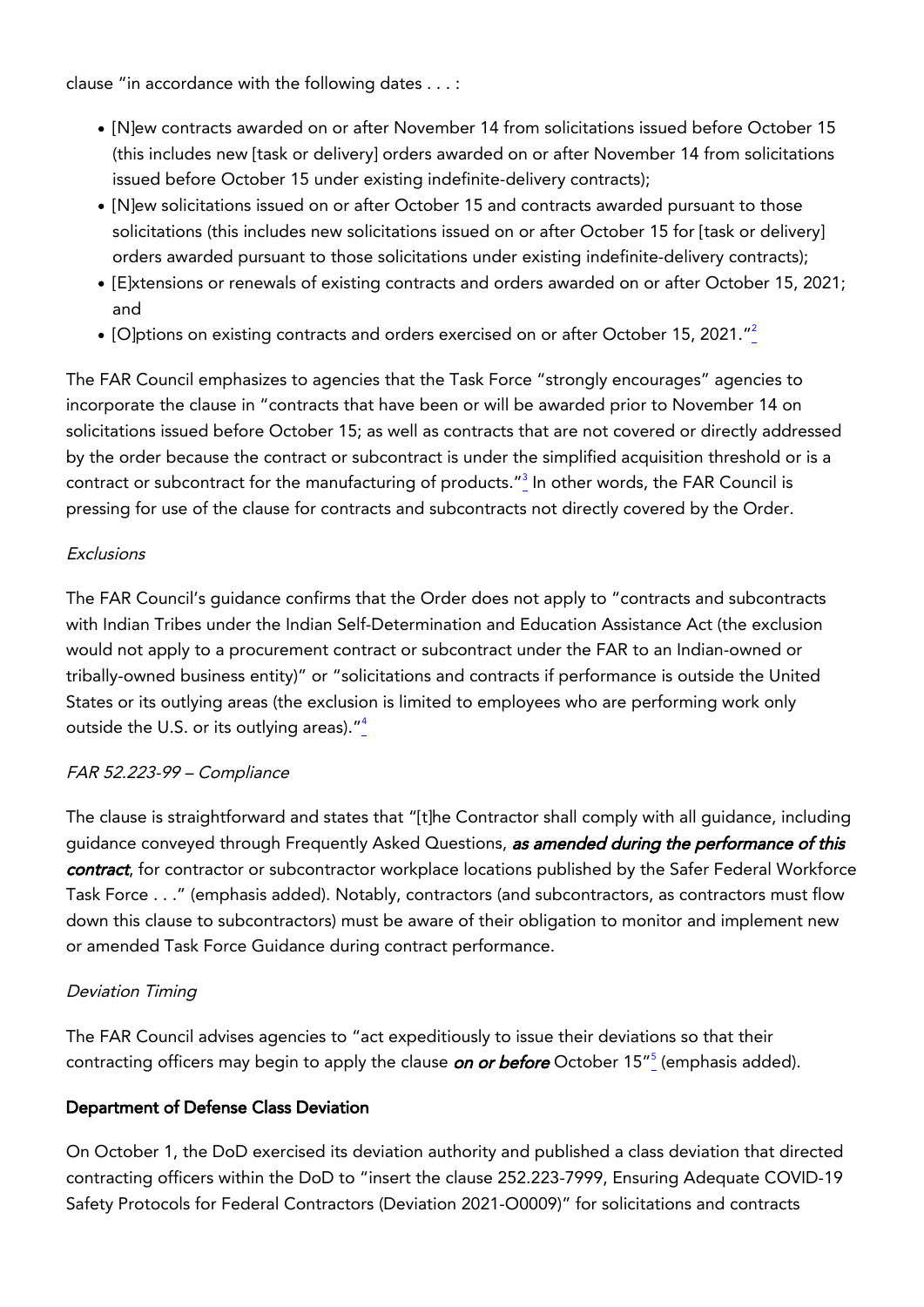according to the same timeline described above by the FAR Council.<u><sup>[6](https://www.mayerbrown.com/en/perspectives-events/publications/2021/10/us-issues-federal-agency-covid-contract-clause-and-policy-direction-along-with-immediate-dod-and-gsa-implementation?utm_source=vuture&utm_medium=email&utm_campaign={vx:campaign%20name}#Six)</sup></u> The DFARS clause is substantially the same as FAR 52.223-99.

In addition, the DoD deviation authorizes contracting officers to implement the clause in solicitations and contracts in existence *prior to* the aforementioned timeline. However, "[w]hen modifying existing contracts, task orders, or delivery orders in accordance with this deviation, contracting officers shall use a bilateral modification to incorporate the deviation clause."<sup>[7](https://www.mayerbrown.com/en/perspectives-events/publications/2021/10/us-issues-federal-agency-covid-contract-clause-and-policy-direction-along-with-immediate-dod-and-gsa-implementation?utm_source=vuture&utm_medium=email&utm_campaign={vx:campaign%20name}#Seven)</sup> (emphasis added). The deviation's bilateral modification language is clear that contractors must agree to the contract change to comply with the safety protocols for existing contracts, task orders or delivery orders. The contractor may attempt to negotiate for inclusion of any increased costs it can establish from implementing the safety protocols. However, contractors may find that DoD buyers attempt to exercise leverage with respect to obtaining agreement with the clause.

The deviation also encourages contracting officers to include the clause in agreements not otherwise expressly covered by the Order—in "[s]olicitations, contracts, task orders, and delivery orders that are valued at or below the SAT [simplified acquisition threshold] and are for services (including construction) performed in whole or in part within the United States and its outlying areas" and in "[s]olicitations, contracts, task orders, and delivery orders for the manufacturing of products." $8$ 

## GSA Class Deviation

On September 30, GSA published Class Deviation CD-2021-13, which "provides instructions for the GSA acquisition workforce regarding when to include a new clause [FAR 52.223-99] in GSA solicitations and contracts and contract-like instruments" (e.g., licenses, outleases, and tenders)." $^{\circ}_{-}$  The deviation complies with the Order's and the Task Force Guidance's applicability but expressly "include[s] GSAspecific implementation timelines for solicitations, new contracts, and existing contracts. $10^{\circ}$  $10^{\circ}$ 

GSA, similar to the FAR Council in its guidance, strongly encourages contracting officers to incorporate the clause in agreements not expressly covered by the Order, such as "[c]ontracts or subcontracts whose value is equal to or less than the SAT/SLAT [simplified lease acquisition threshold]" and "contracts or subcontracts solely for the manufacturing of products, unless exempted by FAS [Federal Acquisition Service] or PBS [Public Building Service] specific guidance."<sup>[11](https://www.mayerbrown.com/en/perspectives-events/publications/2021/10/us-issues-federal-agency-covid-contract-clause-and-policy-direction-along-with-immediate-dod-and-gsa-implementation?utm_source=vuture&utm_medium=email&utm_campaign={vx:campaign%20name}#Eleven)</sup>

## Exclusions

The deviation specifically states, "The new clause is not applicable to:

- Micro-Purchases:
- Site Acquisition;
- Sales of surplus real and personal property;
- Solicitations and contracts if performance is outside the United States or its outlying areas (the exclusion is limited to employees who are performing work only outside the U.S. or its outlying areas); or
- Contracts and subcontracts with Indian Tribes under the Indian Self Determination and Education Assistance Act (Public Law 93-638) (the exclusion would not apply to a procurement contract or subcontract under the FAR to an Indian-owned or tribally-owned business entity)."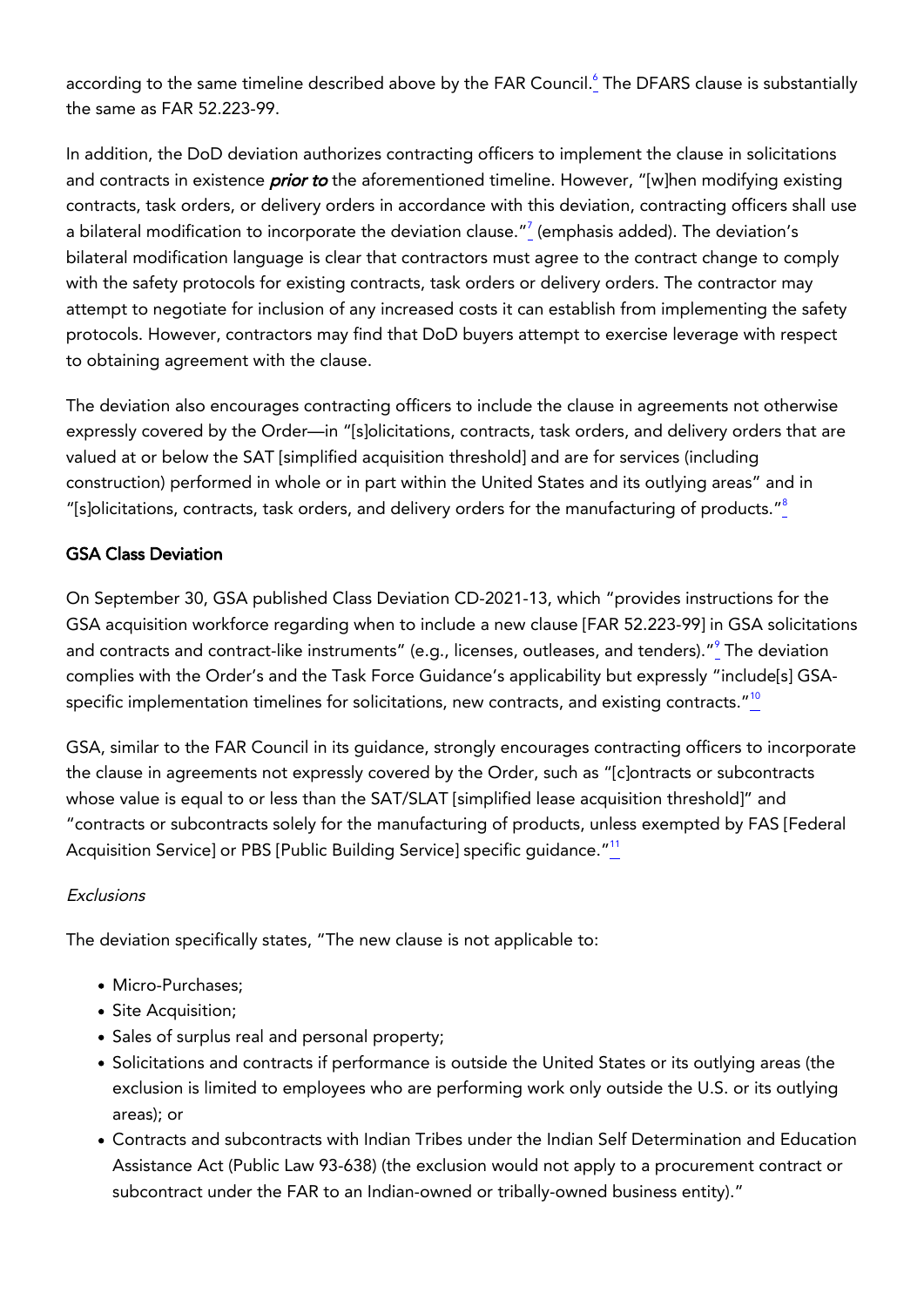#### GSA-Specific Implementation Timelines

- New Solicitations and New Contracts. The deviation directs contracting officers to include the clause in new solicitations and "new applicable contracts, lease acquisitions, and 'contract-like instruments' awarded on or after October 15, 2021. $^{\prime\prime}$ <sup>[12](https://www.mayerbrown.com/en/perspectives-events/publications/2021/10/us-issues-federal-agency-covid-contract-clause-and-policy-direction-along-with-immediate-dod-and-gsa-implementation?utm_source=vuture&utm_medium=email&utm_campaign={vx:campaign%20name}#Twelve)</sup>
- Existing Solicitations. In an effort to address the Order's intent for agencies to quickly implement contractor compliance with the safety protocols prior to the specified timelines, the deviation directs contracting officers to "either amend the solicitation to include the clause . . . or incorporate it into the award of the apparent successful offeror for applicable solicitations that were issued prior to October 15, 2021, that have not closed, or awards that have not been made by October 15, 2021."<sup>[13](https://www.mayerbrown.com/en/perspectives-events/publications/2021/10/us-issues-federal-agency-covid-contract-clause-and-policy-direction-along-with-immediate-dod-and-gsa-implementation?utm_source=vuture&utm_medium=email&utm_campaign={vx:campaign%20name}#Thirteen)</sup>
- **Existing Contracts.** The GSA deviation directs contracting officers to execute a bilateral modification "for existing contracts including indefinite delivery, indefinite quantity (IDIQ) contracts, and contract-like instruments.<sup>"[14](https://www.mayerbrown.com/en/perspectives-events/publications/2021/10/us-issues-federal-agency-covid-contract-clause-and-policy-direction-along-with-immediate-dod-and-gsa-implementation?utm_source=vuture&utm_medium=email&utm_campaign={vx:campaign%20name}#Fourteen)</sup> The specific identification of applicability to IDIQ contracts and orders is an important clarification to ensure that the requirements apply to the broad range of IDIQ-type ordering vehicles used by agencies. To initiate the bilateral modification, "contracting officers shall send a cover letter and modification request to add the clause at FAR 52.223-99" and are required to use the language provided in the deviation's sample cover letter.<sup>[15](https://www.mayerbrown.com/en/perspectives-events/publications/2021/10/us-issues-federal-agency-covid-contract-clause-and-policy-direction-along-with-immediate-dod-and-gsa-implementation?utm_source=vuture&utm_medium=email&utm_campaign={vx:campaign%20name}#Fifteen)</sup> Moreover, the deviation directs the following to GSA contracting officers:
	- "Contracting officers shall complete as many modifications as possible before November 14, 2021."[16](https://www.mayerbrown.com/en/perspectives-events/publications/2021/10/us-issues-federal-agency-covid-contract-clause-and-policy-direction-along-with-immediate-dod-and-gsa-implementation?utm_source=vuture&utm_medium=email&utm_campaign={vx:campaign%20name}#Sixteen)
	- For IDIQs, the deviation directs that "contracting activities may take interim actions if a signed modification is not returned to GSA by November 14, 2021, such as: Temporarily hiding contractor information on GSA websites and/or e-tools [and] Flagging contractors *that have not accepted the modification"* (emphasis added). These types of actions highlight GSA's power to leverage contractors' compliance.

# What Contractors Need to Know

It is evident from the Order, the Task Force Guidance and now the FAR Council's guidance to agencies to use their FAR deviation authority, along with the DoD's and GSA's published deviations, that agencies will make strong efforts to implement the Task Force Guidance prior to the Order's implementing deadlines and to encompass agreements not expressly addressed in the Order. However, it remains unclear how the government will enforce a contractor's compliance (e.g., using a separate certification of compliance). As mentioned in our previous Legal Updates, the consequences for noncompliance may include government actions to limit work awarded, the government terminating a contract for default, and/or debarment.<sup>[18](https://www.mayerbrown.com/en/perspectives-events/publications/2021/10/us-issues-federal-agency-covid-contract-clause-and-policy-direction-along-with-immediate-dod-and-gsa-implementation?utm_source=vuture&utm_medium=email&utm_campaign={vx:campaign%20name}#Eighteen)</sup> In addition, given the breadth of the Order and the clause's requirement for contractors to comply with amended Task Force Guidance occurring after contract performance has begun, contractors must be vigilant in their compliance and be concerned with compliance scrutiny, as well as potential false certifications of compliance and exposure to False Claims Act liability.

## Authors

- [Marcia G. Madsen](https://www.mayerbrown.com/en/people/m/madsen-marcia-g)
- [Cameron R. Edlefsen](https://www.mayerbrown.com/en/people/e/cameron-edlefsen)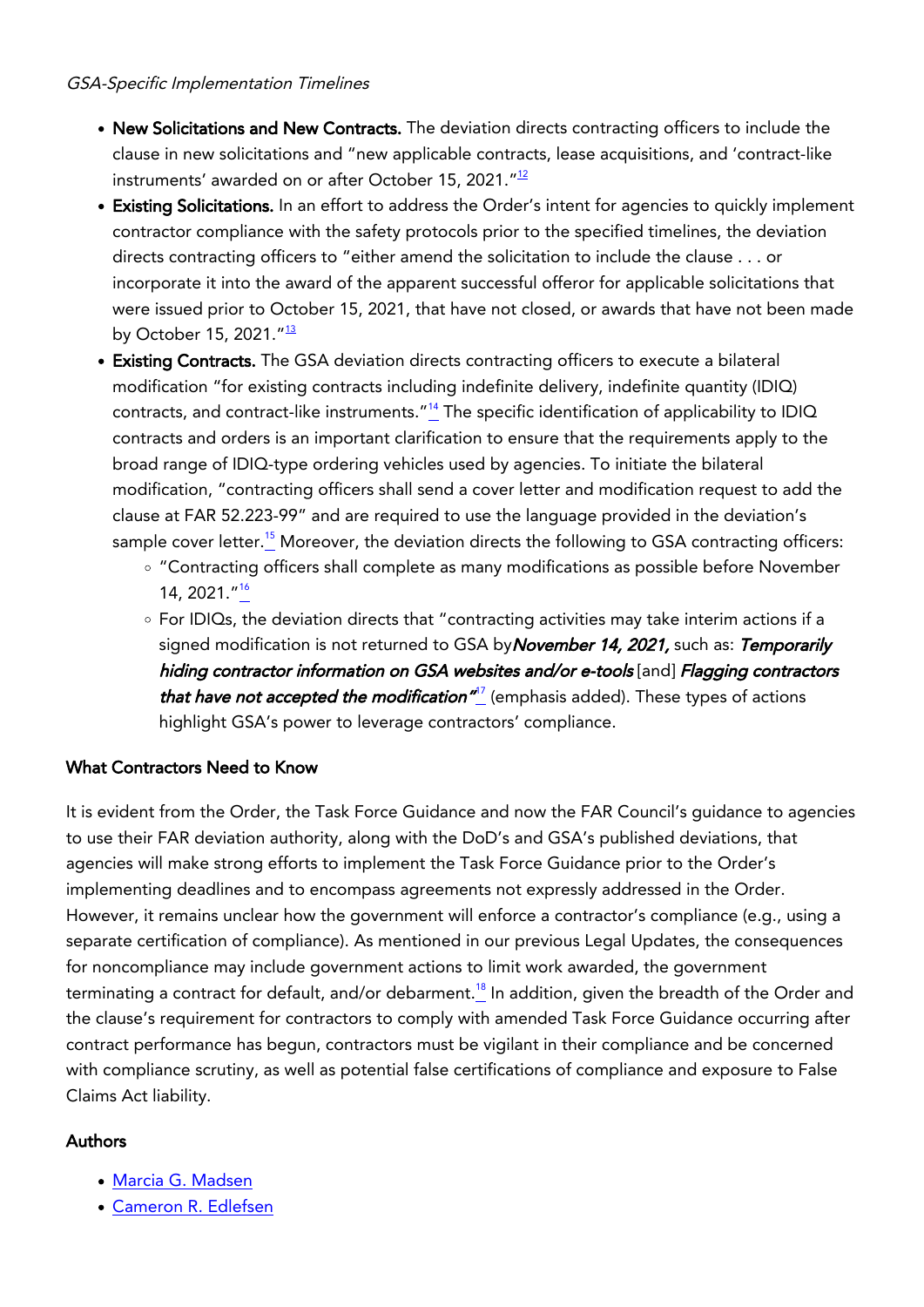$^\text{1}$  Memorandum from the Federal Acquisition Regulatory Council, Issuance of Agency Deviations to Implement Executive Order 14042 (Sept. 30,

2021), available at [https://www.whitehouse.gov/wp-content/uploads/2021/09/FAR-Council-Guidance-o](https://www.whitehouse.gov/wp-content/uploads/2021/09/FAR-Council-Guidance-on-Agency-Issuance-of-Deviations-to-Implement-EO-14042.pdf) [n-Agency-Issuance-of-Deviations-to-Implement-EO-14042.pdf](https://www.whitehouse.gov/wp-content/uploads/2021/09/FAR-Council-Guidance-on-Agency-Issuance-of-Deviations-to-Implement-EO-14042.pdf).

 $^2$  *ld.* at 2.

 $3$  *ld.* at 3.

 $^{4}$  Id.

 $\frac{5}{1}$  Id.

 $^\circ$  Department of Defense Class Deviation—Ensuring Adequate COVID-19 Safety Protocols for Federal Contractors (Oct. 1, 2021), available at [https://www.acq.osd.mil/dpap/policy/policyvault/USA001998-21-DPC.pdf.](https://www.acq.osd.mil/dpap/policy/policyvault/USA001998-21-DPC.pdf)

 $^7$  *ld.* at 2.

 $^8$  *ld*. at 2.

<sup>9</sup> GSA Class Deviation CD-2021-13 (Sept. 30, 2021), available at <u>[https://www.gsa.gov/cdnstatic/Class](https://www.gsa.gov/cdnstatic/Class%20Deviation%20CD-2021-13_0.pdf)</u> [Deviation CD-2021-13\\_0.pdf](https://www.gsa.gov/cdnstatic/Class%20Deviation%20CD-2021-13_0.pdf).

 $10^{10}$  *ld.* at 1.

 $11$  *ld.* at 2.

 $12$  *Id.* at 2.

 $13$  Id.

 $14$  *Id.* at 4.

 $15$  Id.

 $16$  *Id.* 

 $17$  Id.

<sup>18</sup> See previous Legal Updates, Executive Orders Place US Federal Contractors and Employers at Forefront of New COVID Mandates (Sep. 17,

2021), available at [https://www.mayerbrown.com/en/perspectives-events/publications/2021/09/executi](https://www.mayerbrown.com/en/perspectives-events/publications/2021/09/executive-orders-place-us-federal-contractors-and-employers-at-forefront-of-new-covid-mandates) [ve-orders-place-us-federal-contractors-and-employers-at-forefront-of-new-covid-mandates](https://www.mayerbrown.com/en/perspectives-events/publications/2021/09/executive-orders-place-us-federal-contractors-and-employers-at-forefront-of-new-covid-mandates); Task Force